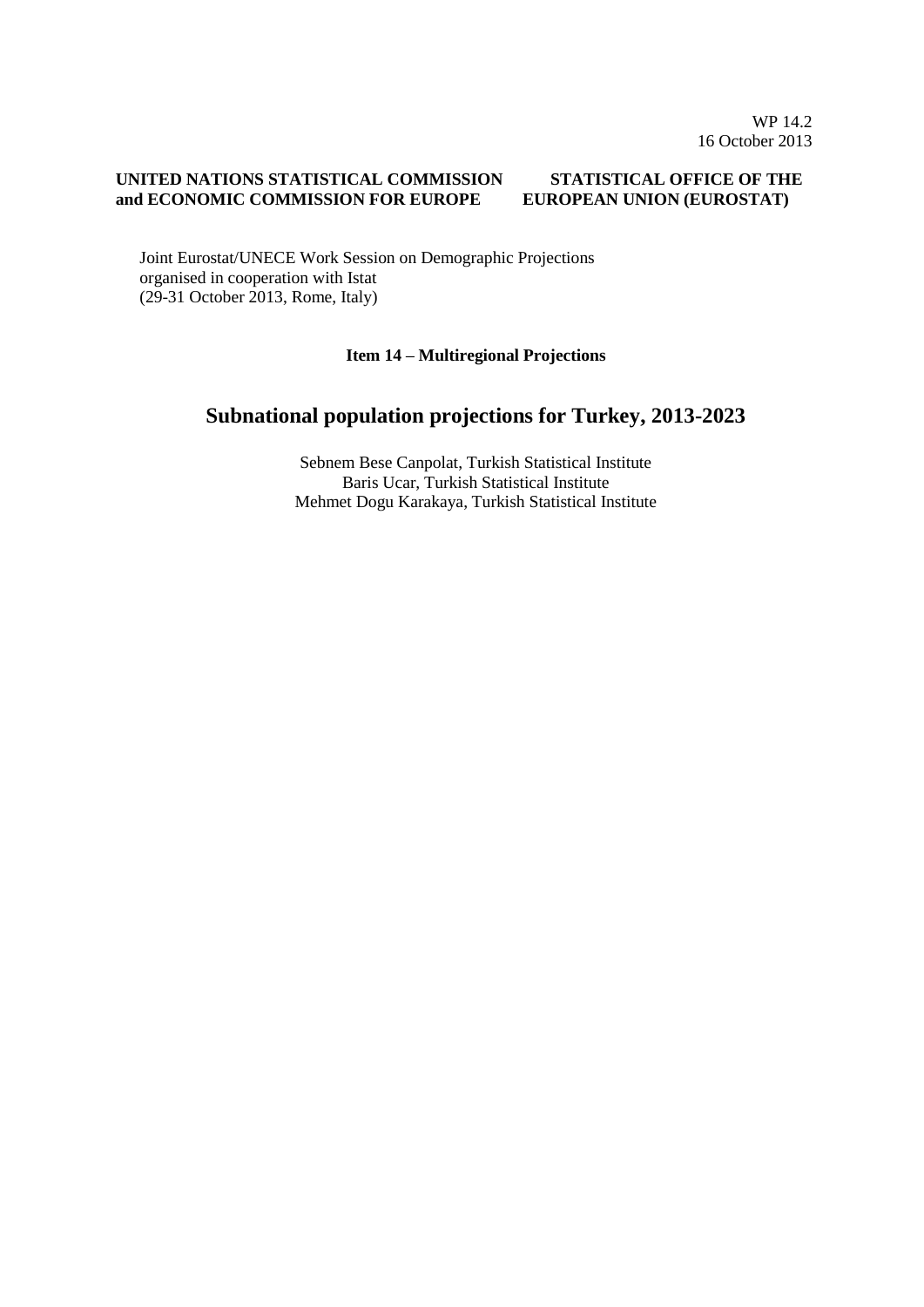## **WORK SESSION ON DEMOGRAPHIC PROJECTIONS (29-31 October 2013, Rome, Italy)**

## **SUBNATIONAL POPULATION PROJECTIONS FOR TURKEY, 2013-2023**

#### Dr. Sebnem BESE CANPOLAT (PhD), Baris UCAR, Mehmet Dogu KARAKAYA<sup>1</sup>

#### **ABSTRACT:**

Turkey consists of 81 provinces among which there are considerable differences regarding demographic indicators. The scope of this study is to view the population figures of Turkey by the new provincial population projections for the centenary of the Republic of Turkey (2023), based on the updated Address Based Population Registration System (ABPRS) database, besides to the 2013-2075 population projections for Turkey. This is the first official study for provincial based cohort-component population projections. The end of the year values of ABPRS (Address Based Population Registration System) 2012 results were used as base population. Births and deaths are compiled from Central Civil Registration System ("MERNIS"-CCRS). Internal migration assumptions were produced from ABPRS. An average of recent migration patterns of provinces were taken as inputs. Institutional population living in barracks was separated from the rest of the population and the age structure of this population was regarded not be changed throughout the projection period. According to the results of the study, population of Turkey will be about 84 million in 2023 with decelerating growth rate. Population of 60 provinces will increase and population of 21 provinces will decrease in 2023. The order of the most populous four provinces will not change. The population of İstanbul will be 16.6 million in 2023, the population of Ankara will increase to 5.9 million, the population of İzmir will be 4.4 million, and the population of Bursa will be 3.1 million. The proportion of elderly population in the population of Turkey will increase to 10.2% in 2023. The population of Turkey will continue ageing. Elderly population was 5.7 million in 2012 with a proportion of 7.5%. This population will reach to 8.6 million people with a proportion of 10.2% in 2023. The population will become dense in cities and high population areas. 15-64 population will increase almost in everywhere. But its pattern has direct relationship with the internal migration. The eastern regions will feed the western and more urbanized ones by migrants.

#### **1. INTRODUCTION**

Population censuses have a long history and census taking began at least 5800 years ago (Halacy, 1980). Registration systems and sample surveys are the alternative methods for collecting demographic data.

Demographic changes over time have always been an important topic for planning about the future. Population projections are methods that make estimations for past and future by using the data of censuses and surveys, and are applied by relevant official and non-official institutions. The most comprehensive projections have been presented by The United Nations since 1950, up to now. But nowadays, regional projections are a lot more needed by governments and institutions.

After establishment of the Republic of Turkey, the first population census was conducted in 1927 and the next one was in 1935, and 5 years periodic censuses were conducted until 1990, and then the census time period expanded to 10 years. 2000 General Population Census is the last and the most recent one.

<sup>1&</sup>lt;br><sup>1</sup> Sebnem BESE CANPOLAT (PhD), Turkish Statistical Institute, Head of Demographic Statistics Department[, sebnemcanpolat@tuik.gov.tr](mailto:sebnemcanpolat@tuik.gov.tr) Baris UCAR, Turkish Statistical Institute, Head of Population and Migration Statistics Group[, baris.ucar@tuik.gov.tr](mailto:baris.ucar@tuik.gov.tr)

M. Dogu KARAKAYA, Turkish Statistical Institute, Expert in Demographic Statistics Department[, dogu.karakaya@tuik.gov.tr](mailto:dogu.karakaya@tuik.gov.tr)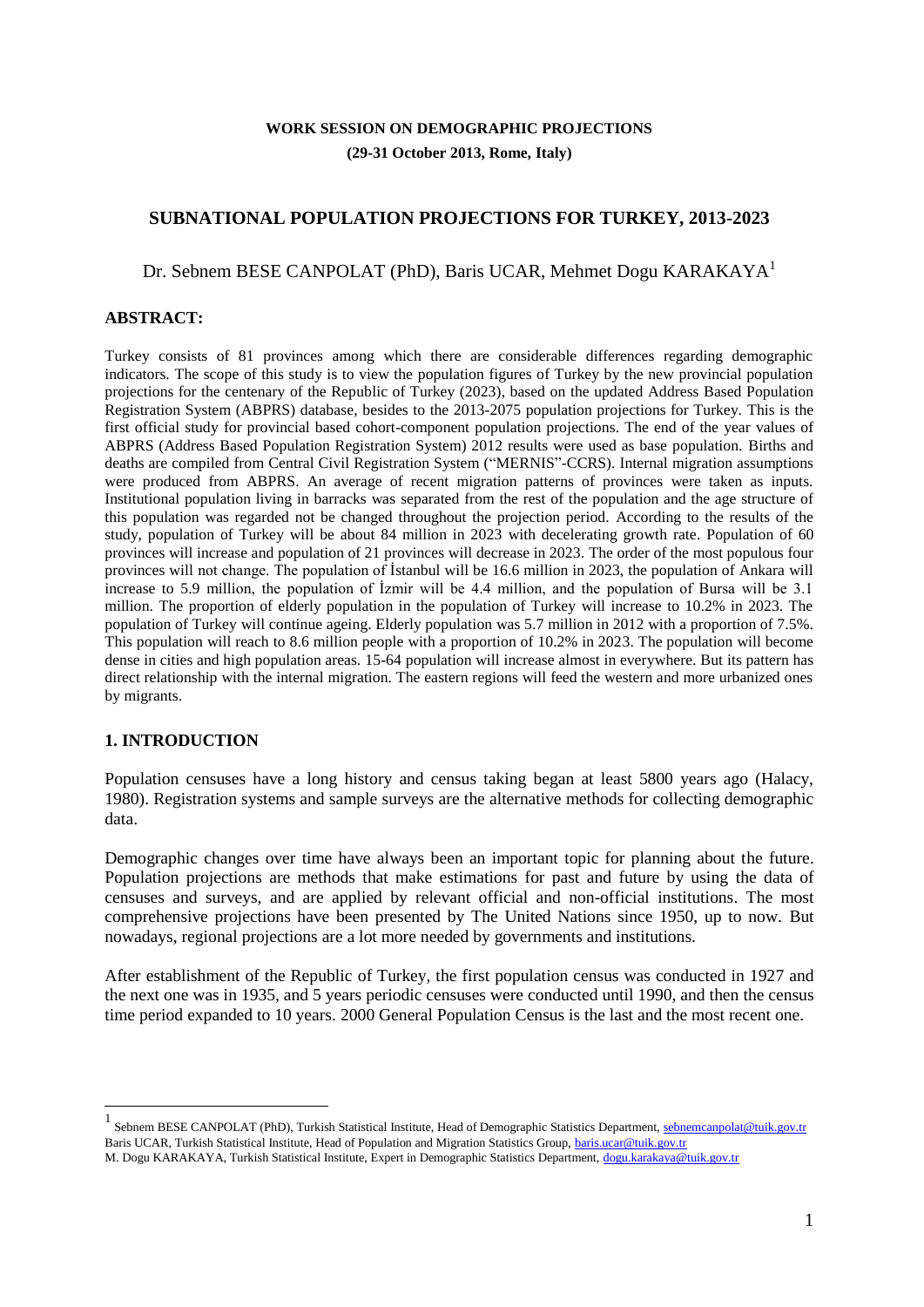"Address Based Population Registration System" (ABPRS) was developed in 2007, by Ministry of Interior Affairs and Turkish Statistical Institute (TurkStat). A brand-new window on demography is being opened in Turkey (Karakaya, 2009).

## **2. SCOPE OF THE STUDY**

Population projections are very important for future policy-making. Determination of current population trends and predicting future population structure according to these trends provide making healthier policies. It should not be ignored that population projections are not a forecast but an application that shows the progress of the population in case of current population trends continue or reflecting the trends of other countries which lived similar processes previously after an analysis. Projection is only an answer that is chosen from the pool of the uncountable answers about forecasting the future.

The official population projection method in Turkey is cohort-component method which is currently used by Turkish Statistical Institute and State Planning Organization, for national-level population projections. TurkStat has used cohort component method for population projections since 1994. FIVFIV (Shorter, Sendek and Bayoumy 1995) package program is used for those applications.

The method and program have been applied to the data of population censuses and ABPRS results that were executed by TurkStat. The previous projection study of Turkstat based on the data of ABPRS 2008 results have gone on and some general results of that study was released on the TurkStat official Web site [\(www.tuik.gov.tr\)](http://www.tuik.gov.tr/). The results only include assumptions and forecasts for total population of Turkey at national-level. Provincial estimations of TurkStat had been made by mathematical methods, not by cohort component method.

Unestimated changes in population may cause differentiation from the real population size. Population projections are revised due to new demographic trends, when various radical changes are determined. New population projections were fundamentally needed for Turkey. Some different alternative regional projections have been made for academic studies. ABPRS was begun to be used first, but there was absence of adequate administrative data sources for assumptions. So Karakaya (2009) made a trialstudy for provinces, by ABPRS 2008 based population and made different sources for assumptions, such as Demographic and Health Survey. Administrative registers were not used directly and criticized as not being improved enough, yet. A process was followed up for collecting the necessary information from different sources and huddling them together. It was advised to make more reliable projections by using updated ABPRS results after 2008 and the results of the updated assumptions in the near future as a decision (Karakaya, 2009).

But nowadays, administrative data sources have been improved dramatically, and considered as strong data sources by academic world. The scope of this study is to make new official based provincial population projections for the Republic of Turkey by cohort-component method.

Population projections of TurkStat, which was last produced according to the results of 2008 ABPRS and 2008 Turkey Demographic and Health Survey, are renewed due to improvements on the birth and death data obtained from registration systems, formation of a serial of migration statistics from ABPRS and to meet the national and international needs. The study for the population projections were carried out by a working group including the participants from related university and institutions. A working group has been constructed by representatives from TurkStat, Ministry of Development and Hacettepe Universitiy Institute of Population Studies.

The main aim was to produce national and regional population projections by using the current data sources and new software, named as PADIS-Int.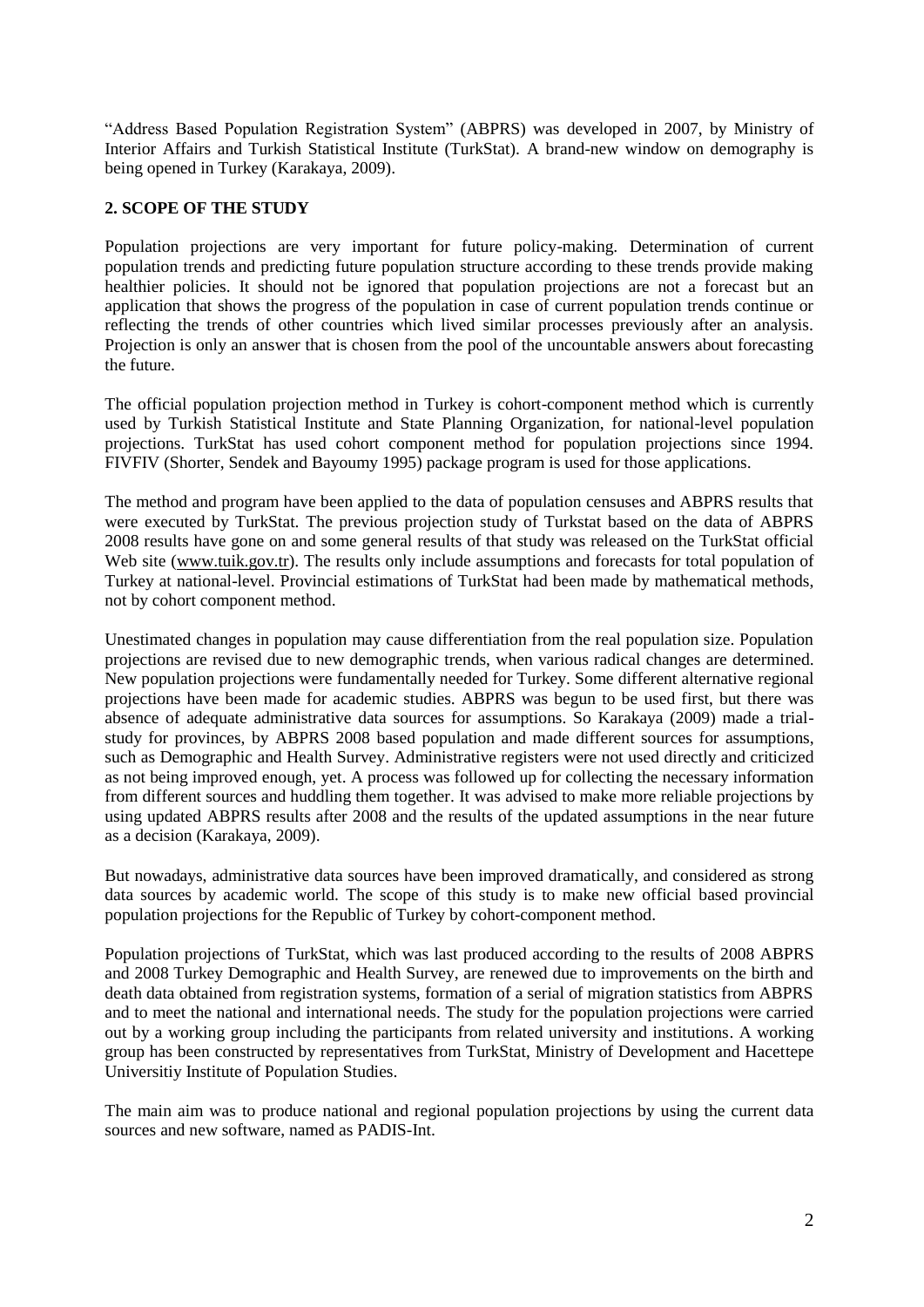Regional projections have been produced in 81 provinces  $(NUTS-3)^1$  detail. In this respect, the study is performed as the first of such an official studies:

- Separate projection of Turkey total population (2013-2075),
- Seperate projections for each provinces (2013-2023).

In Turkey, sub-regional population projections by cohort component method were produced officially for the first time, by this study. These projections were made for 81 provinces for the period 2013- 2023. The reason for the choice of the projection period was that 2023 is the centenary of the Republic of Turkey.

## **3. DATA SOURCES**

The reliability of every projection depends on the reliability of its input data and assumptions. This is the perspective for projections.

In these projections data from administrative sources, which are administrative registers and registration systems were widely used. The main difference from previous projections was use of administrative data as inputs. As the basic data sources, ABPRS and Central Civil Registration System (CCRS) registers were used.

Recently, the quality and coverage of demographic data from administrative sources have improved extensively. Since 2007 population of Turkey is announced to the public by Turkish Statistical Institute annually and regularly from ABPRS. The base population used in the projections was taken from 2012 figures. Besides, births are compiled from CCRS. Birth data is available in the system since 2001. Deaths are also obtained from CCRS since 2009, but in addition to the information from this system data collected by death certificates are also used.

Data regarding internal migration was produced from ABPRS. An average of recent migration patterns for the last 4 years (period between 2008 and 2009, 2009 and 2010, 2010 and 2011, 2011 and 2012) of provinces were taken as inputs.

The scope is the same with the population covered by ABPRS. In ABPRS, whole of Turkish Republic citizens and foreign nationals living within the boundaries of the country (de-jure) have been covered. Both institutional and non-institutional population was also covered. Pattern of institutional population was also taken into consideration at the projection process.

## **4. METHODOLOGY**

Cohort-component method was used in the projections. All calculation processes were done according to the requirements of the method. This method projects the effects of many demographic indicators on age-sex structure of the population. Cohort-component method bases on lifelong monitoring of the cohorts that are at the same age, by fertility, mortality and migration components. The cohorts are annual birth cohorts (age-cohorts). The components are births, deaths and migration.

## **Assumptions**

 $\overline{a}$ 

Current results of 2012 ABPRS which was set up according to the Population Registration Law numbered 5490, was used for projections.

<sup>&</sup>lt;sup>1</sup> Detailed information for classification of NUTS Regions:

[http://tuikapp.tuik.gov.tr/DIESS/SiniflamaSurumDetayAction.do?surumId=164&turId=7&turAdi=%205.%20Ge](http://tuikapp.tuik.gov.tr/DIESS/SiniflamaSurumDetayAction.do?surumId=164&turId=7&turAdi=%205.%20Geographical%20Classifications) [ographical%20Classifications](http://tuikapp.tuik.gov.tr/DIESS/SiniflamaSurumDetayAction.do?surumId=164&turId=7&turAdi=%205.%20Geographical%20Classifications) (Last visited on: 03rd October 2013)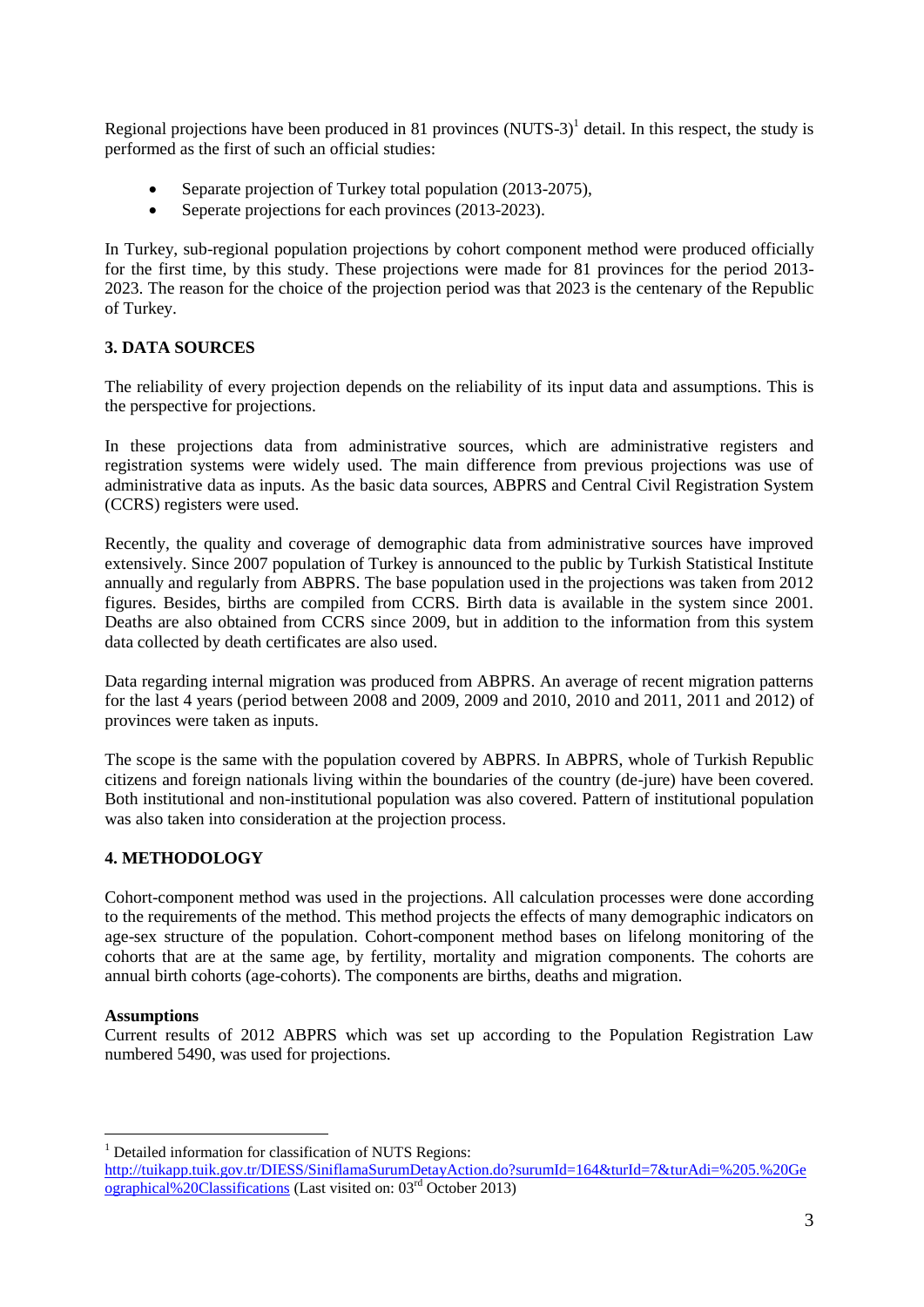Turkey consists of 81 provinces among which there are considerable differences regarding demographic indicators. All provinces were examined by their fertility, mortality and migration patterns. Inputs were prepared for the projections.

In 2012 ABPRS, which was taken as the base population, age correction was needed to be done due to late registrations of births. This correction has been done in accordance with annual "birth registration ratios" (based on year of registry) and is based on cohorts.

United Nations World Population Prospects - 2010 Revision and 2000 General Population Census were used for fertility and mortality assumption trends at national and subnational level.

During the projection designing process, it has been assumed that there are slight decreases in fertility rate and declining tendency in infant mortality rate (IMR). In this respect, detailed literature study was carried out and historical developments of the world countries were investigated.

Life tables were developed by using IMR values which were derived from administrative registers, via MATCH module of MORTPAK Demography Applications software. By this way, e0 (life expectancy) values were obtained. These values were analyzed by sex aggregation and also literature review was made. Life expectancy trends of different countries and assumptions for Turkey were evaluated by the data source of UN- World Population Prospects.

In order to calculate mortality rates, "Coale Demeny-West" Model Life Tables (Coale and Demeny, 1983) was used as the optimal model for Turkey's mortality structure.

For international migration, 2010, 2011 and 2012 ABPRS results were used and annual net migration by sex, age and province was estimated by residual method.

For internal migration, register movements derived from ABPRS were used. An assumption was produced by calculating the mean of the trends of annual register movements and age-sex patterns.

Trends of fertility rates and historical data sources were analyzed and future attitudes were assumed by demographic approaches.

Data regarding internal migration was produced from ABPRS. An average of recent migration patterns of provinces were taken as inputs. Annual migration sizes and percent age-sex distributions were calculated from 2008-2009, 2009-2010, 2010-2011 and 2011-2012 ABPRS Internal Migration Statistics. ABPRS is a de-jure based system and provides updated data. It gives annual information about migration. Internal migration assumptions are the most important and difficult phase of this study. The values have been assumed to stay constant until 2023.

Institutional population living in barracks was separated from the rest of the population and the age structure of this population was regarded not be changed throughout the projection period.

Reference periods of all demographic indicators that were used are taken into consideration, end-ofthe-year values for 2012 were calculated after determining the trends. So, all factors that affect the projection were combined at the same time cross-section.

Firstly, "Scenario 1" designed as the basic projection for Turkey and outputs were obtained up to the year 2075. The assumptions and trends of basic scenario till 2023 were used for provincial projections. The assumptions for provincial projections were developed by using the mathematical relationships between the indicator of the provinces and Turkey in total.

Projections of Turkey and all provinces were produced separately and final figures were obtained by calibrating the provincial values to Turkey total population.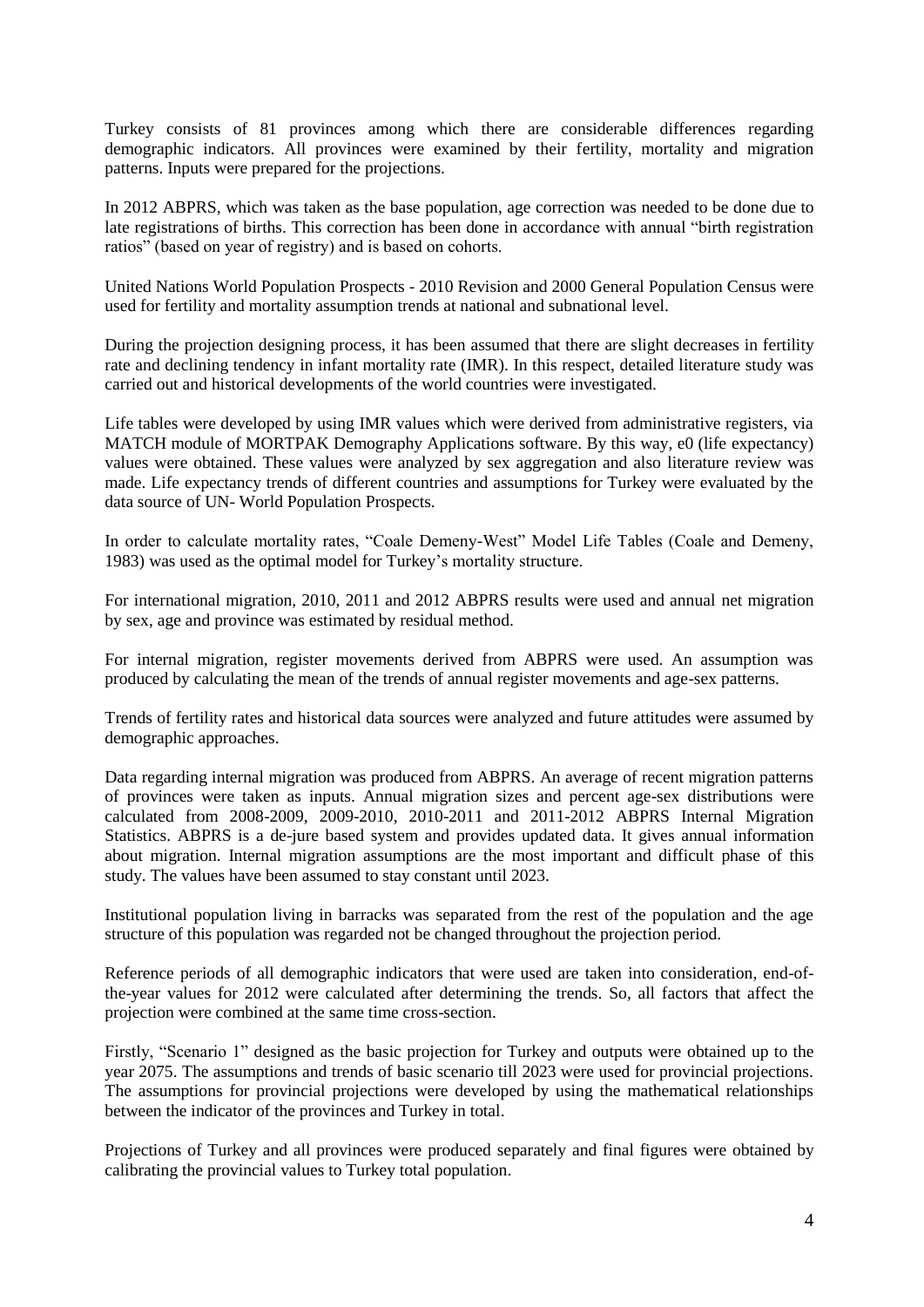#### **Software**

At the design and production stages of projections, "PADIS-Int" software was used. PADIS-Int is a population projection package program that was produced by China Population Information and Research Center.

It was equipped for personal computers and makes population projections based on cohort-component method. Its infrastructure is based on single-age calculations and all assumption processes are presented by graphs.

## **5. FINDINGS**

This study was carried out in 2013 and published by as a news release on  $14<sup>th</sup>$  February 2013 on Web site of TurkStat.<sup>1</sup> Population projections were made on the basis of the results of 2012 ABPRS and produced for both Turkey in total and 81 provinces. Besides, projections were made by single ages until the year 2075 for Turkey. In addition, needful population projections at provincial level were produced officially and announced to the public with this news release for the first time in Turkey. Changes in the population of all the provinces between 2013 and 2023 were projected by analyzing the trends of the demographic events. On the other hand, alternative population projections (different scenarios) reflecting different fertility variants were also made. The details of the study can be seen in the tables of this news release.

Population growth rate will decline until 2023 in Turkey according to the projections of Turkey total. Net migration sizes and their age/sex distributions assumptions affect the projection results greatly, when the outputs of the study are observed in detail. Fertility and mortality are more predictable than migration.

The results indicate that the population of Turkey will be about 84 million in 2023. Population of 60 provinces will increase and population of 21 provinces will decrease in 2023 compared to 2012 ABPRS results.

The population will increase slowly to the year 2050, and it will reach to its highest value with almost 93.5 millions. After 2050, the population will start to decline, and it is expected to be 89 millions in 2075.



 $\overline{a}$ <sup>1</sup> <http://www.turkstat.gov.tr/PreHaberBultenleri.do?id=15844> (Last accession date: 30 th September 2013)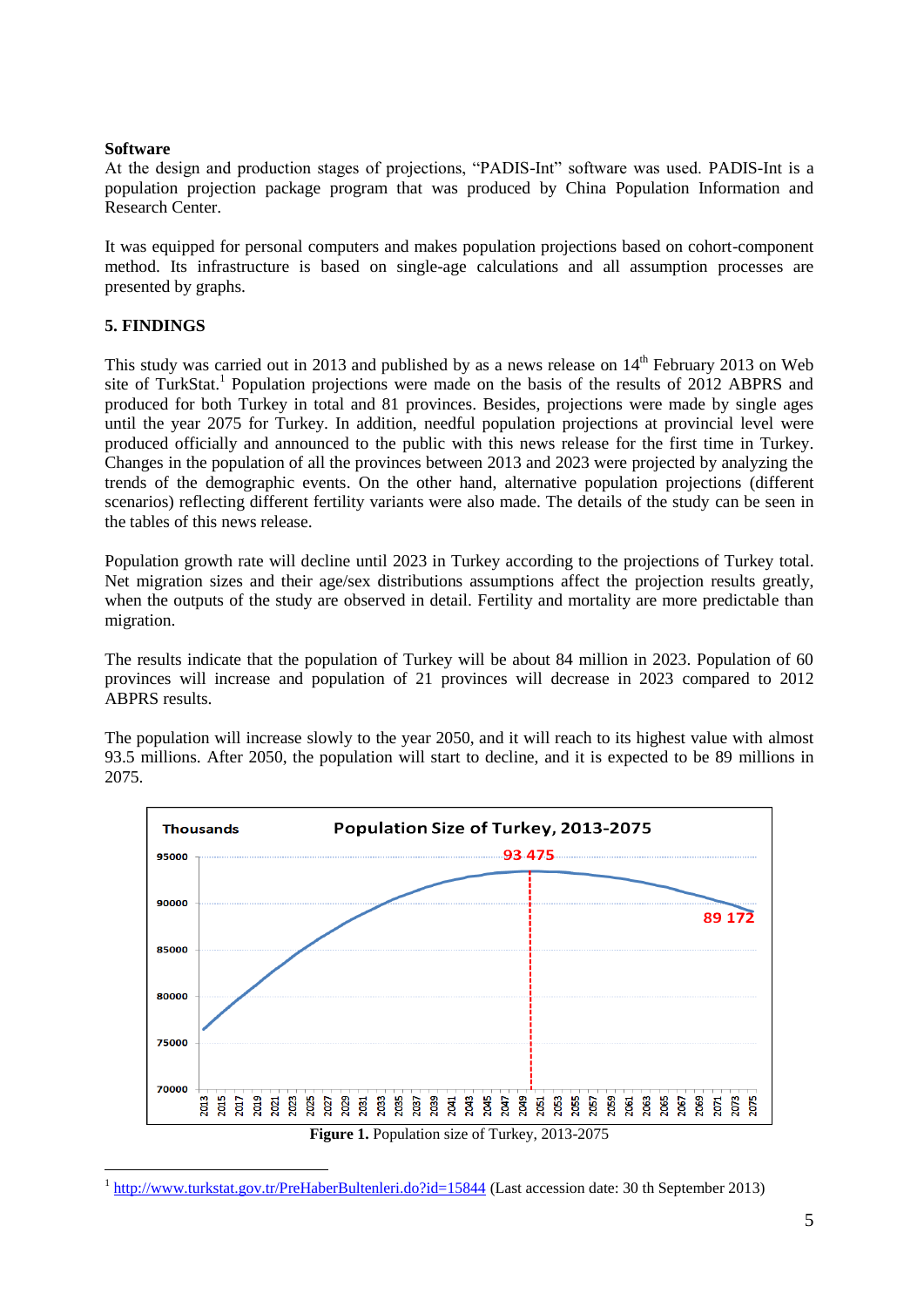

**Figure 2.** Annual growth rate of Turkey, 2013-2075

While the median age of the population of Turkey was 30.1 in 2012, it will increase to 34 in 2023. The median age of the male population was 29.5 in 2012, will increase to 33.3 in 2023. The median age of the female population was 30.6 in 2012 and will be 34.6 in 2023.



**Figure 3.** Population pyramids of Turkey, 2013-2023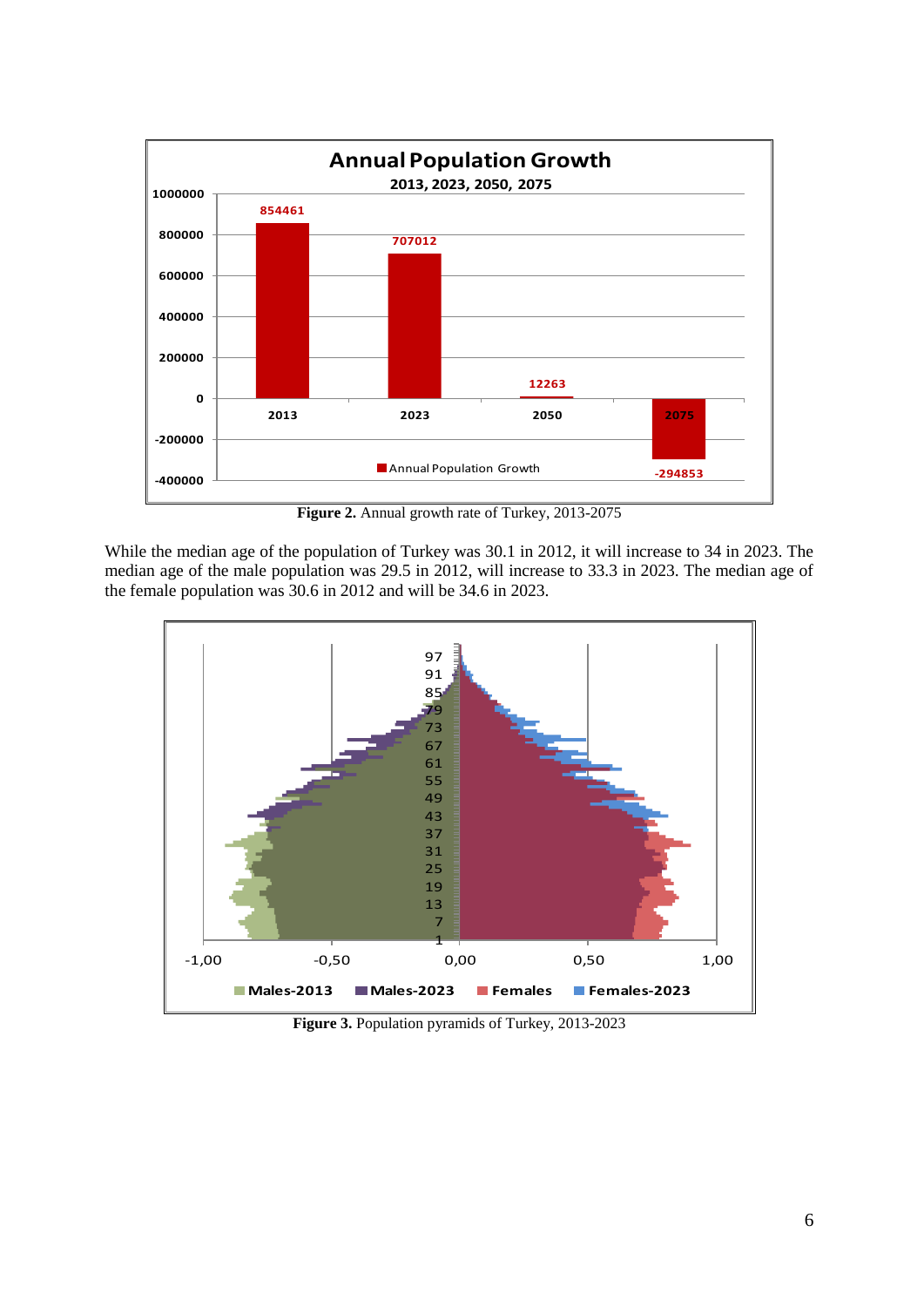| Table 1. Median age by sex for Turkey, 2012-2023 |              |              |                |  |  |
|--------------------------------------------------|--------------|--------------|----------------|--|--|
|                                                  | <b>Total</b> | <b>Males</b> | <b>Females</b> |  |  |
| 2012                                             | 30.1         | 29.5         | 30.6           |  |  |
| 2023                                             | 34.0         | 33.3         | 34.6           |  |  |
| 2050                                             | 42.9         | 41.8         | 44.0           |  |  |
| 2075                                             | 47.4         | 46.0         | 48.7           |  |  |



**Figure 4.** Dependency ratios for Turkey, 2013-2075

Demographic issues of any province are different from one to another. The order of the most populous four provinces will not change. The population of İstanbul will be 16.6 million in 2023, the population of Ankara will increase to 5.9 million, the population of İzmir will be 4.4 million, and the population of Bursa will be 3.1 million.

|                |              | 2012    |    | 2023            |         |  |
|----------------|--------------|---------|----|-----------------|---------|--|
| $\mathbf{1}$   | İstanbul     | 13 855  |    | <i>Istanbul</i> | 16 5 69 |  |
| 2              | Ankara       | 4 9 6 6 | 2  | Ankara          | 5927    |  |
| 3              | <i>Izmir</i> | 4 0 0 5 | 3  | Izmir           | 4 4 0 5 |  |
| $\overline{4}$ | Bursa        | 2688    | 4  | Bursa           | 3 0 7 3 |  |
| 5              | Adana        | 2 1 2 6 | 5  | Antalya         | 2626    |  |
| 6              | Antalya      | 2093    | 6  | Sanlıurfa       | 2 3 3 9 |  |
| 7              | Konya        | 2052    | 7  | Adana           | 2 2 8 7 |  |
| 8              | Gaziantep    | 1 800   | 8  | Gaziantep       | 2 2 5 7 |  |
| 9              | Sanlıurfa    | 1762    | 9  | Konya           | 2 1 7 5 |  |
| 10             | Mersin       | 1683    | 10 | Kocaeli         | 1984    |  |

**Table 2.** Most populous 10 provinces in 2012 and 2023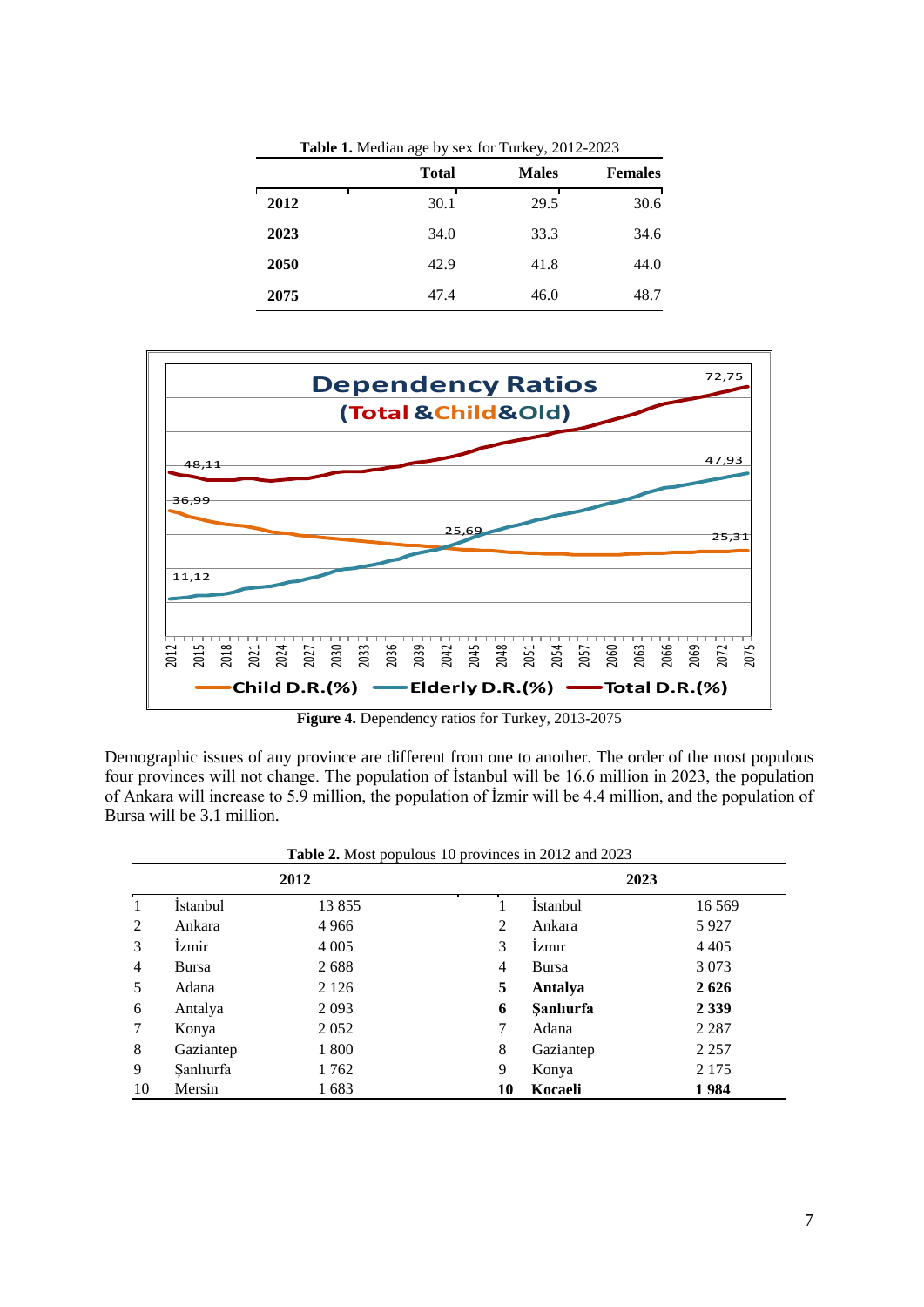| 2012 |                |     | 2023 |                |     |
|------|----------------|-----|------|----------------|-----|
| 72   | Sinop          | 201 | 72   | <b>Cankiri</b> | 206 |
| 73   | Iğdır          | 190 | 73   | Iğdır          | 204 |
| 74   | Bartin         | 188 | 74   | <b>Sinop</b>   | 192 |
| 75   | <b>Çankırı</b> | 184 | 75   | <b>Bartin</b>  | 189 |
| 76   | Artvin         | 167 | 76   | Artvin         | 162 |
| 77   | Gümüşhane      | 135 | 77   | Gümüşhane      | 140 |
| 78   | Kilis          | 124 | 78   | Kilis          | 130 |
| 79   | Ardahan        | 107 | 79   | Ardahan        | 90  |
| 80   | Tunceli        | 86  | 80   | Tunceli        | 79  |
| 81   | <b>Bayburt</b> | 76  | 81   | Bayburt        | 73  |

**Table 3.** Least populous 10 provinces in 2012 and 2023

| Table 4. The highest and the lowest provincial growth rates between 2012 and 2023 |  |  |  |
|-----------------------------------------------------------------------------------|--|--|--|
|-----------------------------------------------------------------------------------|--|--|--|

|   |           | %    |    |           | %       |
|---|-----------|------|----|-----------|---------|
|   | Sanlıurfa | 25.8 | 77 | Yozgat    | $-35.7$ |
| 2 | Tekirdağ  | 21.0 | 78 | Ardahan   | $-15.5$ |
|   | Antalya   | 20.7 | 79 | Corum     | $-13.1$ |
| 4 | Gaziantep | 20.6 | 80 | Zonguldak | $-10.6$ |
|   | Sırnak    | 20.3 | 81 | Tunceli   | $-8.2$  |

Elderly population, which is the population at 65 years of age and over was 5.7 million in 2012 with a proportion of 7.5%. The population of Turkey will continue ageing. This population will reach to 8.6 million people with a proportion of 10.2% in 2023.

Sinop will stil have the highest median age in 2023. Çorum will follow Sinop (44.4), which will have the highest median age, with a median age of 42.9 in 2023. While the median age was lowest in Şırnak (18.5) in 2012, it will be lowest in Şanlıurfa in 2023 with a median age of 20.8.

|        | 2012      |                                                                                         |   | 2023      |      |  |
|--------|-----------|-----------------------------------------------------------------------------------------|---|-----------|------|--|
| 1      | Sinop     | 37.5                                                                                    |   | Sinop     | 44.4 |  |
| 2      | Çanakkale | 37.2                                                                                    | 2 | Corum     | 42.9 |  |
| 3      | Balıkesir | 37.2                                                                                    | 3 | Giresun   | 42.8 |  |
| 4      | Kastamonu | 37.2                                                                                    | 4 | Kastamonu | 42.4 |  |
| 5      | Edirne    | 37.1                                                                                    | 5 | Zonguldak | 42.2 |  |
|        |           |                                                                                         |   |           |      |  |
|        |           | <b>Table 6.</b> First five provinces that have the lowest median age, 2012-2023<br>2012 |   | 2023      |      |  |
| 1      | Sırnak    | 18.5                                                                                    | 1 | Sanlıurfa | 20.8 |  |
|        | Sanlıurfa | 18.9                                                                                    | 2 | Sırnak    | 21.7 |  |
| 2<br>3 | Ağrı      | 19.5                                                                                    | 3 | Ağrı      | 22.5 |  |

**Table 5.** First five provinces that have the highest median age, 2012-2023

Şanlıurfa will have the highest proportion of child population in 2023 with 38.6%. Şırnak had the highest proportion of child population (population at 0-14 age group) in 2012 with 42%. Şanlıurfa was the second with 41.5% after Şırnak. In 2023, Şanlıurfa will have the highest proportion of child population, and Ağrı will follow Şanlıurfa with 35.2%.

5 Muş 19.6 5 Siirt 22.9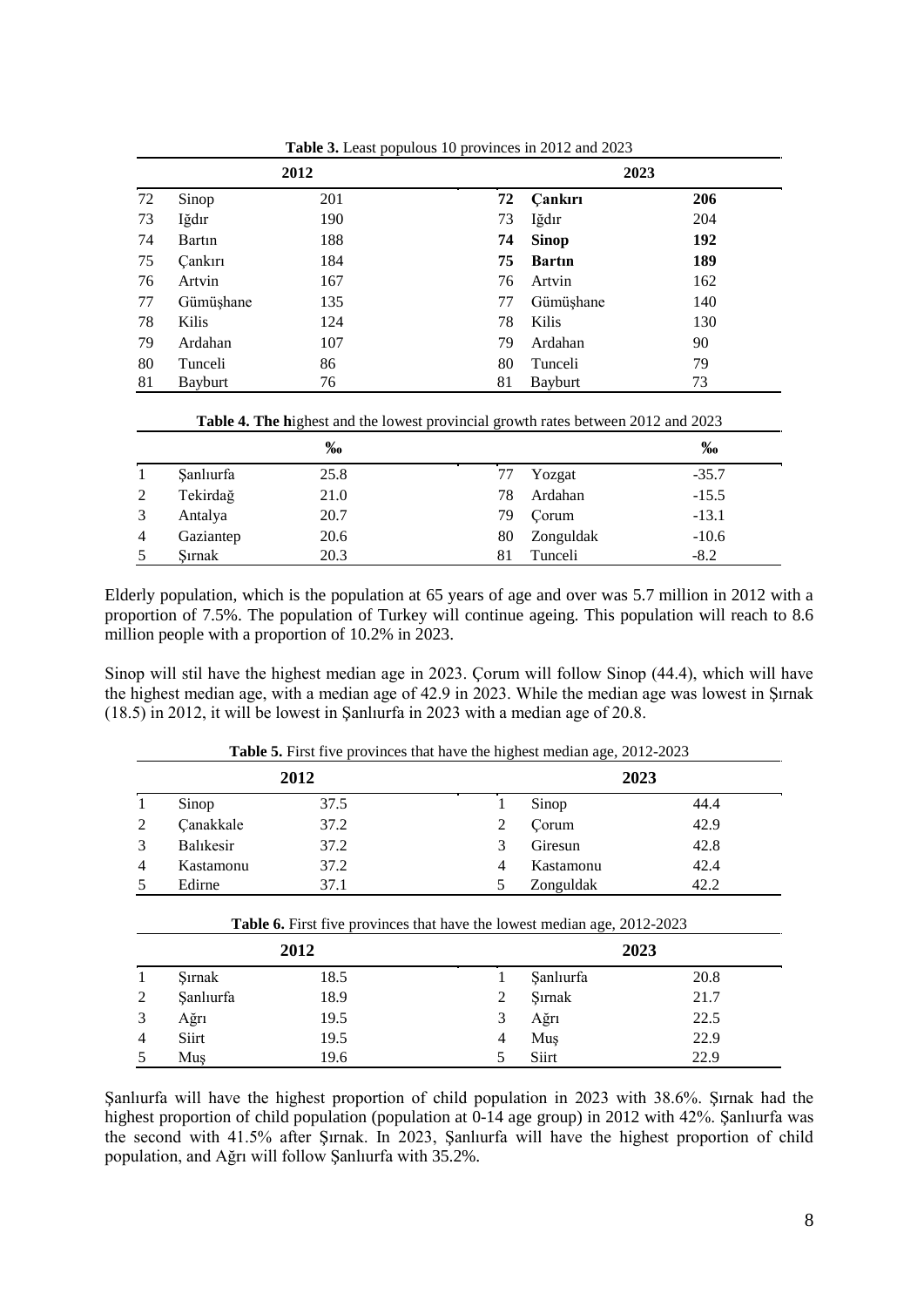| 2012(%) |           |      |   | 2023(%)   |      |  |
|---------|-----------|------|---|-----------|------|--|
|         | Sinop     | 16.3 |   | Sinop     | 21.4 |  |
|         | Kastamonu | 15.5 |   | Kastamonu | 20.4 |  |
|         | Cankırı   | 14.2 | 3 | Giresun   | 19.6 |  |
| 4       | Giresun   | 13.9 | 4 | Artvin    | 18.9 |  |
|         | Artvin    | 13.9 |   | Yozgat    | 18.8 |  |

**Table 7.** 5 provinces that have the highest values of percentage of elderly (65 + population), 2012-2023

There will be a big problem regarding an ageing population in most of the provinces of Turkey, except the Eastern ones. Percents of age of 65 and over are increasing greatly, until 2023. Ageing will be occurring as the result of lower TFR values, increasing life expectancies and rising of living standards in the regions that are near to the end of their demographic transition process or the regions that have low fertility levels and very high out-migration levels.

Age-sex structure of the migration is an important factor in this part of the discussion. Population structure will be directly affected by the structure of the migrants. The eastern regions and rural areas will feed the western and more urbanized ones by young and dynamic migrants, by the higher fertility rates.

Recently, there are differences between the demographic structures of the provinces in Turkey, from the western to eastern ones. Western provinces and provinces are near to the end of third stage of demographic transition according to their fertility and mortality levels. Population sizes of the western areas will usually increase because of the positive in-migration sizes from east. Population will become dense in cities and high population areas.

## **6. CONCLUSION AND EVALUATION**

The current demographic structure of Turkey is in the last phase of demographic transition process (Canpolat,2008; DİE,1995; Yavuz,2008; Karakaya, 2009).

The population figures of these projections differ from the older ones, about being produced as end-ofthe-year values, targeting to be comparable with the results of Address Based Population Registration System.

When resulting findings were gotten together, Turkey's total population until 2023 will reach a value between approximately 84 million with decelerating growth rate. Fertility and mortality levels will decrease and life expectancy at birth will increase. Population will become dense in cities and high population areas. However, regional differences continue in this regard.

Western regions are in an advanced level than the average in Turkey; by demographic transition. Fertility and mortality levels in these settlements decreased. The wellbeing levels and developmental indicators are regionally unlike in Turkey, and it seems it will continue to be unlike. Differences between the regions are also clearly seen when examined birth registration ratios even at the phase of assumptions.

TFR values of many provinces are less than "2.1" replacement level. This verifies prospective findings of this study which were obtained and interpretations that were made on it. These results present parallelism with scientific studies that has been done before.

Now, rapid population growth in Turkey got behind; there is no probability of re-acceleration of population growth and it can be certainly said that annual population growth rate will continue to decline hereafter (TÜSİAD,1999; Karakaya, 2009). Republic of Turkey's population growth rate will reach very low levels toward next century; it can reach nil in the process of time and maybe it can even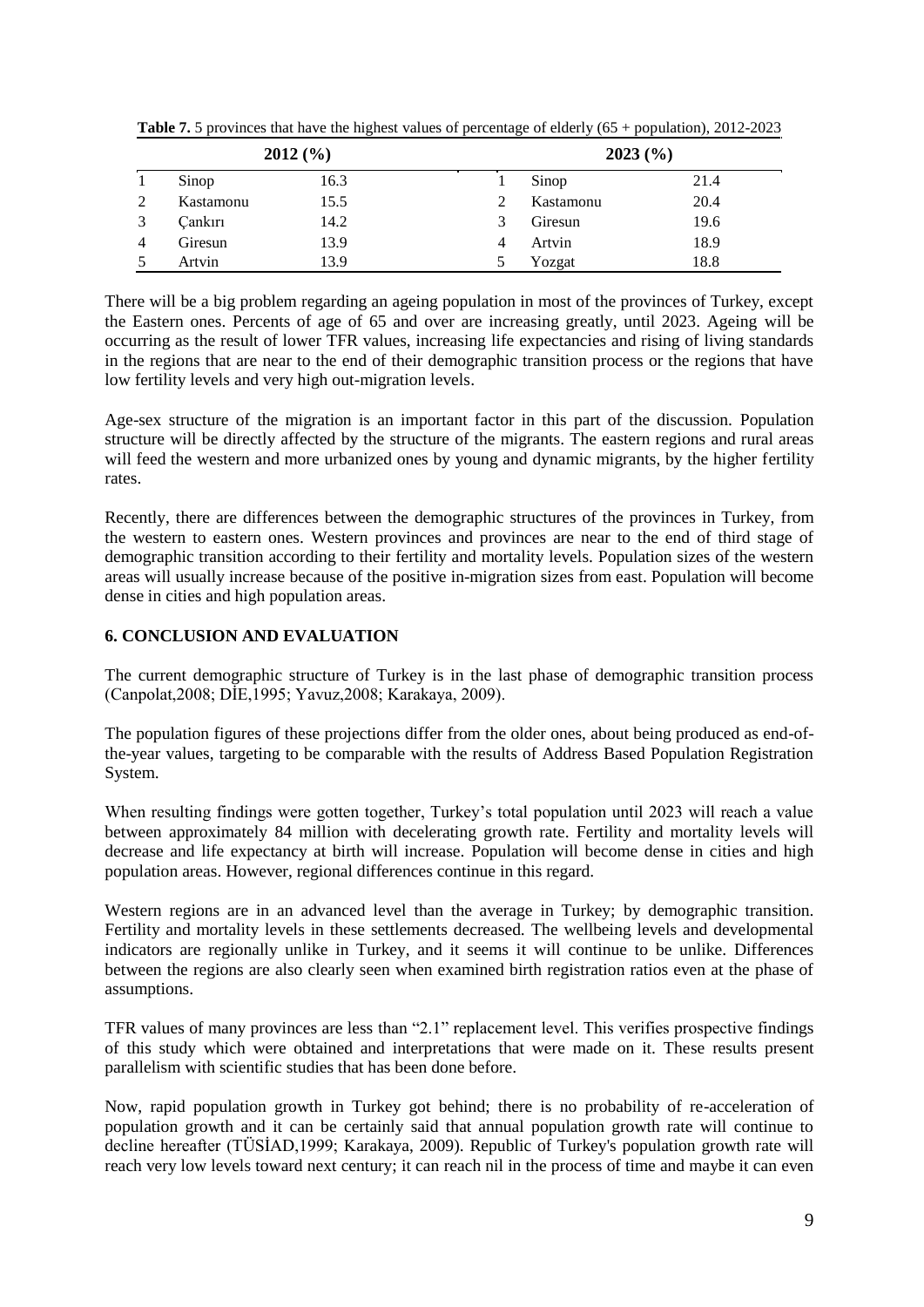reach negative values. In other words, the dream of "Turkey of 100 million population size" will be probably never realized (TÜSİAD,1999; Karakaya, 2009).

#### **6.a) Encountered Problems and Solutions**

The most important assumption of this study is about the internal migration, because of the absence of adequate internal migration data in Turkey. It has been assumed to be constant.

Migration is the most important, complex and the most unpredictable foot of demographic studies in Turkey. Fertility and mortality are partially more predictable than migration. Demographic registration systems may straighten this issue. ABPRS is hoped to provide consistent data about internal migration.

#### **6.b) Future Plans**

Our plans are:

- Improving the estimations by new demographic data,
- Making household projections,
- Making probabilistic projections.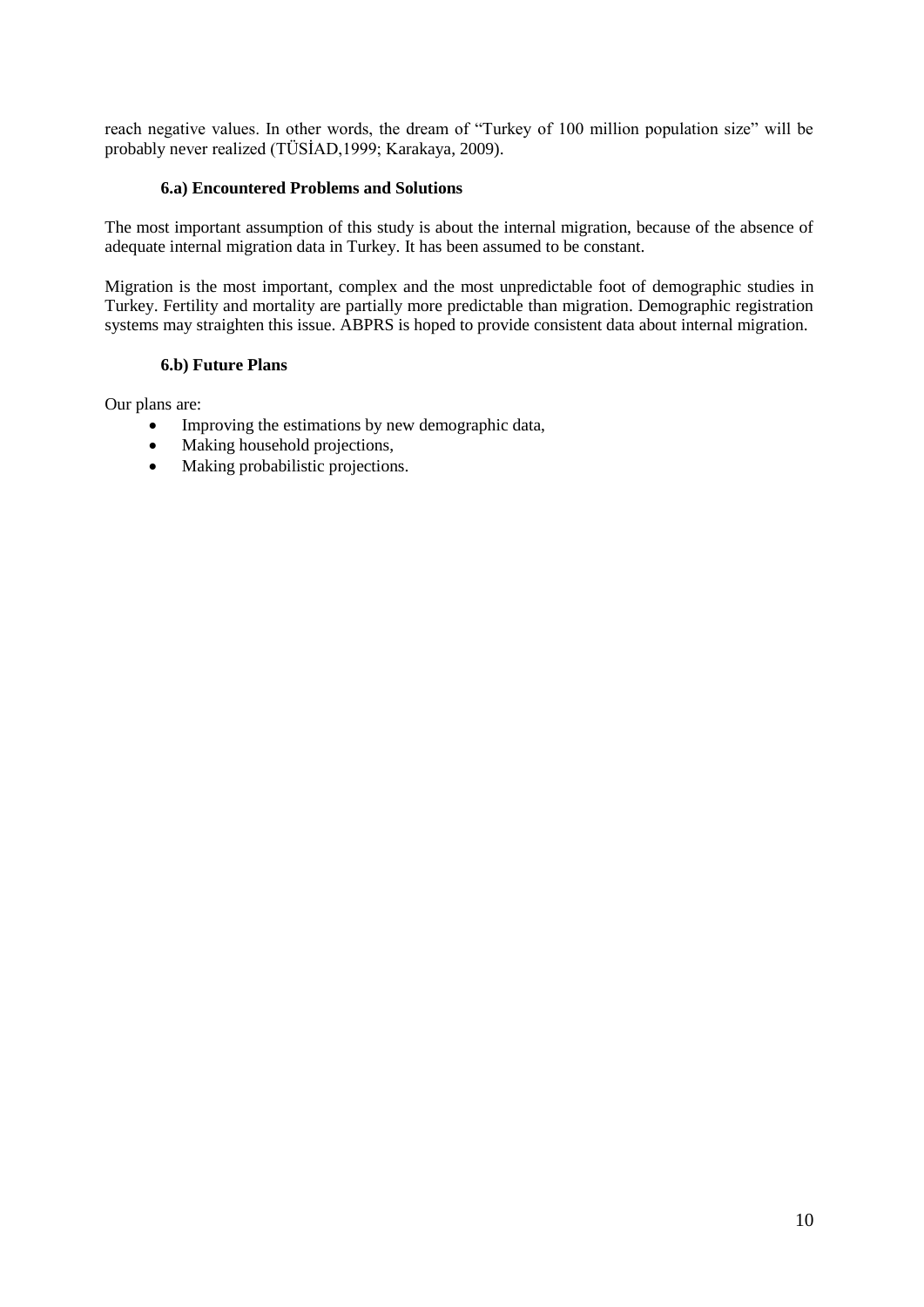#### **References**

Bekele, H., (2005), "*Urbanization and Urban Sprawl"*, M.A. Thesis, Department of Infrastructure, Section of Building and Real Estate Economics, Kungliga Tekniska Högskolan, M.A. Thesis No. 294, Stockholm (in English)

Canpolat, Ş., (2008), "*Population Ageing in Turkey: Current and Prospective Co-Residence Pattern of Elderly Population*", Ph.D. Thesis, Hacettepe University, Institute of Population Studies, Ankara.

Canpolat, Ş. and M.D.Karakaya, (2010), "*Türkiye Nüfusundaki Yaşlanma Profilinin Dünü, Bugünü ve Geleceği: Bölgesel Örüntüler*" (*Yesterday,Today and Future of the Ageing Profile of Turkey Population: Regional Pattern ,* Social Service Symposium, (9-11 December 2010, Ankara, Turkey), Ankara University, Oral Presentation (in Turkish).

Coale, A.J. and P. Demeny, (1966), "*Regional Model Life Tables and Stable Populations*", Princeton, Princeton University Press.

Erdoğan, M., (2009), "*Türkiye için Metropol ve Kır-Kent Tanımı Önerisi" (Proposal on the Definitions of Metropolitan and Rural-Urban Areas for Turkey)*, TurkStat Expertness Thesis, Ankara. (in Turkish)

Groenewold, G. and K. Navaneetham, (1998), "*The Projection of Populations: Data Appraisal, Basic Methods and Applications*", Centre for Development Studies, Thiruvananthapuram, Kerala, India.

HUIPS, (1994), "*1993 Turkey Demographic and Health Survey*", Hacettepe University Institute of Population Studies, Ankara.

HUIPS, (1999), "*1998 Turkey Demographic and Health Survey*", Hacettepe University Institute of Population Studies, Ankara.

HUIPS, (2005), "*2003 Turkey Demographic and Health Survey*", Hacettepe University Institute of Population Studies, Ankara.

HUIPS, (2009), "2008 *Turkey Demographic and Health Survey*", Hacettepe University Institute of Population Studies, Ankara.

Karakaya, M. D., (2009). *"Provincial and Regional Population Projections for the Centenary of the Republic of Turkey*", M.A. Thesis, Hacettepe University Institute of Population Studies, Ankara.

Karakaya, M. D. and A.S.Türkyılmaz, (2010). "*Türkiye Cumhuriyeti'nin Yüzüncü Yıldönümü için İl ve Bölge Düzeylerinde Nüfus Projeksiyonları*" *(Provincial and Regional Population Projections for the Centenary of the Republic of Turkey)*, 19th Statistical Research Symposium: Administrative Registrations and Statistics (İdari Kayıtlar ve İstatistik), (6-7 May 2010, Ankara, Turkey), Turkish Statistical Institute, Oral Presentation (in Turkish).

Karakaya, M. D. and A.S. Türkyılmaz, (2010), "*Making The Unknown Known: Sub-regional and Provincial Population Projections for Turkey*", EPC (European Population Conference) 2010: Population and Environment (1-4 September 2010, Vienna, Austria), European Association for Population Studies and Princeton University, Poster Presentation, P-2 No:51.

Karakaya, M. D. and A.S. Türkyılmaz, (2010), "*Türkiye'nin Kentleşme Profili: 2023 Yılına Kadar İllerdeki ve Alt Bölgelerdeki Kent Nüfuslarının Geleceği Üzerine Bir İnceleme*" *(Urbanization Profile of Turkey: A Study on the Future of Urban Population at Provincial and Sub-Regional Levels, Until*  2023), 1<sup>st</sup> National Demography Congress 2010, (7-10 October 2010, Ankara, Turkey), Turkish